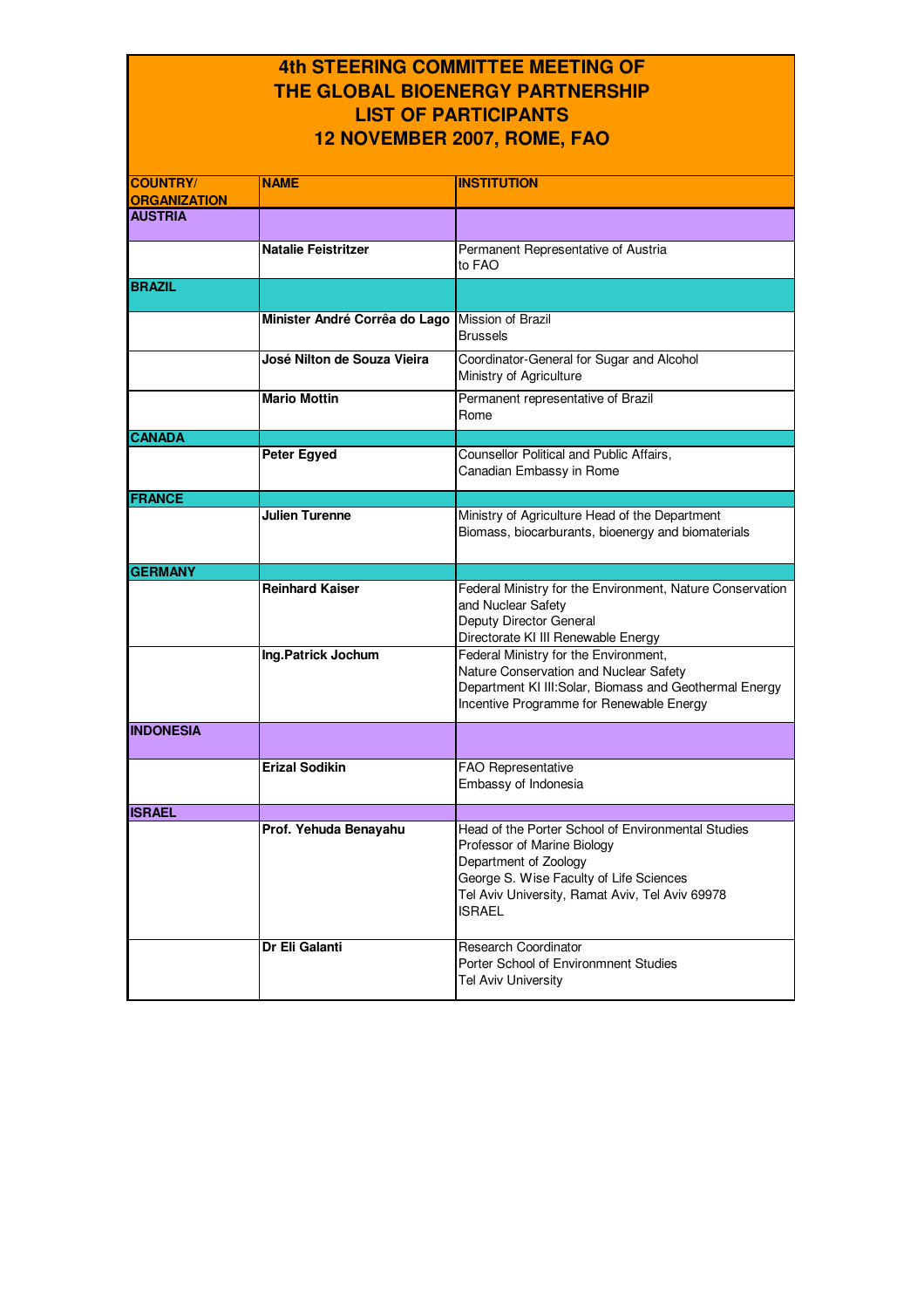| <b>ITALY</b>       |                               |                                                  |
|--------------------|-------------------------------|--------------------------------------------------|
|                    | <b>Corrado Clini</b>          | Director General, Ministry for the               |
|                    |                               | Environment Land and Sea                         |
|                    | <b>Bruno Calzia</b>           | Expert of the Technical Secretariat of the       |
|                    |                               | Minister                                         |
|                    | Pierpaolo Garibaldi           | Expert, Ministry for the Environment, Land       |
|                    |                               | and Sea                                          |
|                    | <b>Daniela Sorrentino</b>     | Policy Advisor                                   |
|                    |                               | Ministry for the Environment Land and Sea        |
|                    |                               | Via Cristoforo Colombo 44                        |
|                    |                               | 00147 Rome                                       |
|                    |                               | <b>ITALY</b>                                     |
|                    | <b>Luigi Mauro Martire</b>    | Expert, Ministry for the Environment Land        |
|                    |                               | and Sea                                          |
|                    |                               |                                                  |
|                    | Sara Leggio                   | Expert, Ministry for the Environment, Land       |
|                    |                               | and Sea                                          |
|                    | <b>Margherita Vitale</b>      | Expert, Ministry for the Environment, Land       |
|                    |                               | and Sea                                          |
| <b>JAPAN</b>       |                               |                                                  |
|                    | <b>Mr.Chishiro MATSUMOTO</b>  | Second Secretary                                 |
|                    |                               | Embassy of Japan in Italy                        |
|                    |                               | Via Quintino Sella, 60                           |
|                    |                               | 00187 Rome                                       |
|                    |                               |                                                  |
|                    | Ms. Okie SHOJI                | Embassy of Japan,                                |
|                    |                               | Italy                                            |
| <b>KENYA</b>       |                               |                                                  |
|                    | Dr Ayub Macharia Ndaruga      | Director, Department of Environmental            |
|                    |                               | Education,                                       |
|                    |                               | Information and Public Participation             |
|                    |                               | (NEMA)                                           |
|                    |                               | Popo Road, off Mombasa Road                      |
|                    |                               | PO Box 67839 00200 Nairobi                       |
|                    |                               |                                                  |
| <b>MOZAMBIQUE</b>  | <b>Laura Valente Nhancale</b> | Ministry of Energy                               |
|                    |                               | Head of International Relations Dept.            |
|                    |                               | 1218, 25 de Setembro Ave. 1st Floor              |
|                    |                               | PO Box 1381                                      |
|                    |                               | Maputo, Mozambique                               |
|                    |                               |                                                  |
|                    | António Osvaldo Saíde         | National Director of New and Renewable           |
|                    |                               | 2nd Floor Energy                                 |
|                    |                               | Ministry of Energy                               |
|                    |                               | 1218, 25 de Setembro Ave. 1st Floor              |
|                    |                               | PO Box 1381                                      |
|                    |                               | Maputo, Mozambique                               |
| <b>NETHERLANDS</b> |                               |                                                  |
|                    | <b>Marij Philippens</b>       | Ministry of Housing, Spatial Planning            |
|                    |                               | and Environment                                  |
| <b>PEOPLE'S</b>    |                               |                                                  |
| <b>REPUBLIC OF</b> |                               |                                                  |
| <b>CHINA</b>       |                               |                                                  |
|                    | Yi Shi                        | The Embassy of People's Republic of China in the |
|                    |                               | Republic of Italy                                |
|                    |                               | Via Bruxelles, 56                                |
|                    |                               | 00198 Rome                                       |
|                    |                               | Second Secretary                                 |
|                    |                               |                                                  |
| <b>RUSSIAN</b>     |                               |                                                  |
| <b>FEDERATION</b>  |                               |                                                  |
|                    | Evgeny F. Utkin               | Embassy of the Russian Federation                |
|                    |                               | Alternate Permanent Representative               |
|                    |                               | FAO, WFP                                         |
|                    |                               | <b>First Secretary</b>                           |
|                    |                               | Via Gaeta 5                                      |
|                    |                               | 00185 Rome                                       |
|                    |                               |                                                  |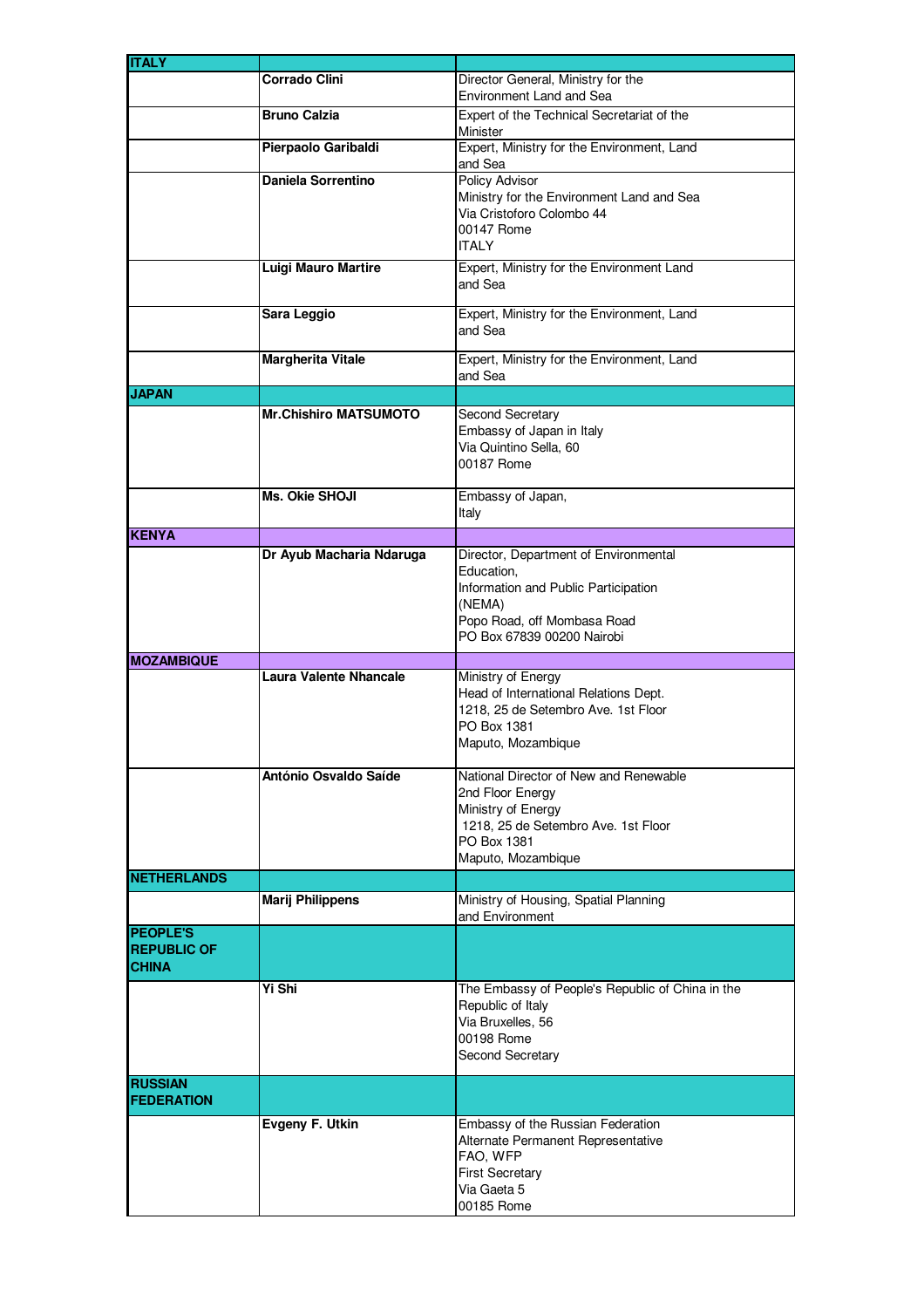| <b>SOUTH AFRICA</b> |                          |                                                                                                                                                                                                                             |
|---------------------|--------------------------|-----------------------------------------------------------------------------------------------------------------------------------------------------------------------------------------------------------------------------|
|                     |                          |                                                                                                                                                                                                                             |
|                     | Ms. Hurchele Saaiman     | South African Embassy, Rome<br>Via Tanaro 14<br>00198 Rome<br>Second Secretary<br>South African Embassy - Rome                                                                                                              |
| <b>SWEDEN</b>       |                          |                                                                                                                                                                                                                             |
|                     | <b>Sven-Olov Ericson</b> | Deputy Director<br>Division for Energy<br>Ministry of Enterprise, Energy<br>and Communications<br>Government of Sweden<br>SE 10333 Stockholm                                                                                |
| <b>TANZANIA</b>     |                          |                                                                                                                                                                                                                             |
|                     | Grace A. Shangali        | Embassy of the United Republic of Tanzania<br>Minister Penipotentiary<br>Viale Cortina d'Ampezzo 185<br>00135<br>Rome                                                                                                       |
| <b>UK</b>           |                          |                                                                                                                                                                                                                             |
|                     | <b>Henry Derwent</b>     | Director, International Climate, Air<br>and Analysis<br><b>DEFRA</b><br>Zone 3D Ergon House, Horseferry Road<br>London SW1P 2AL                                                                                             |
|                     | <b>Kieran Power</b>      | Work Stream Manager<br><b>Bioenergy Policy Development</b><br>Renewable Fuels and Materials Programme<br>Domestic Climate Change and Energy<br>Directorate<br>DEFRA Zone 3D Ergon House, Horseferry Road<br>London SW1P 2AL |
|                     | <b>Steven Lowe</b>       | UK Embassy, Rome                                                                                                                                                                                                            |
| <b>IUSA</b>         |                          |                                                                                                                                                                                                                             |
|                     | Harlan L. Watson         | Senior Climate Negotiator & Special<br>Representative<br>U.S. Department of State                                                                                                                                           |
|                     | Drew S. Nelson           | Foreign Affairs Officer, Office of Global Change -<br><b>US Department of State</b>                                                                                                                                         |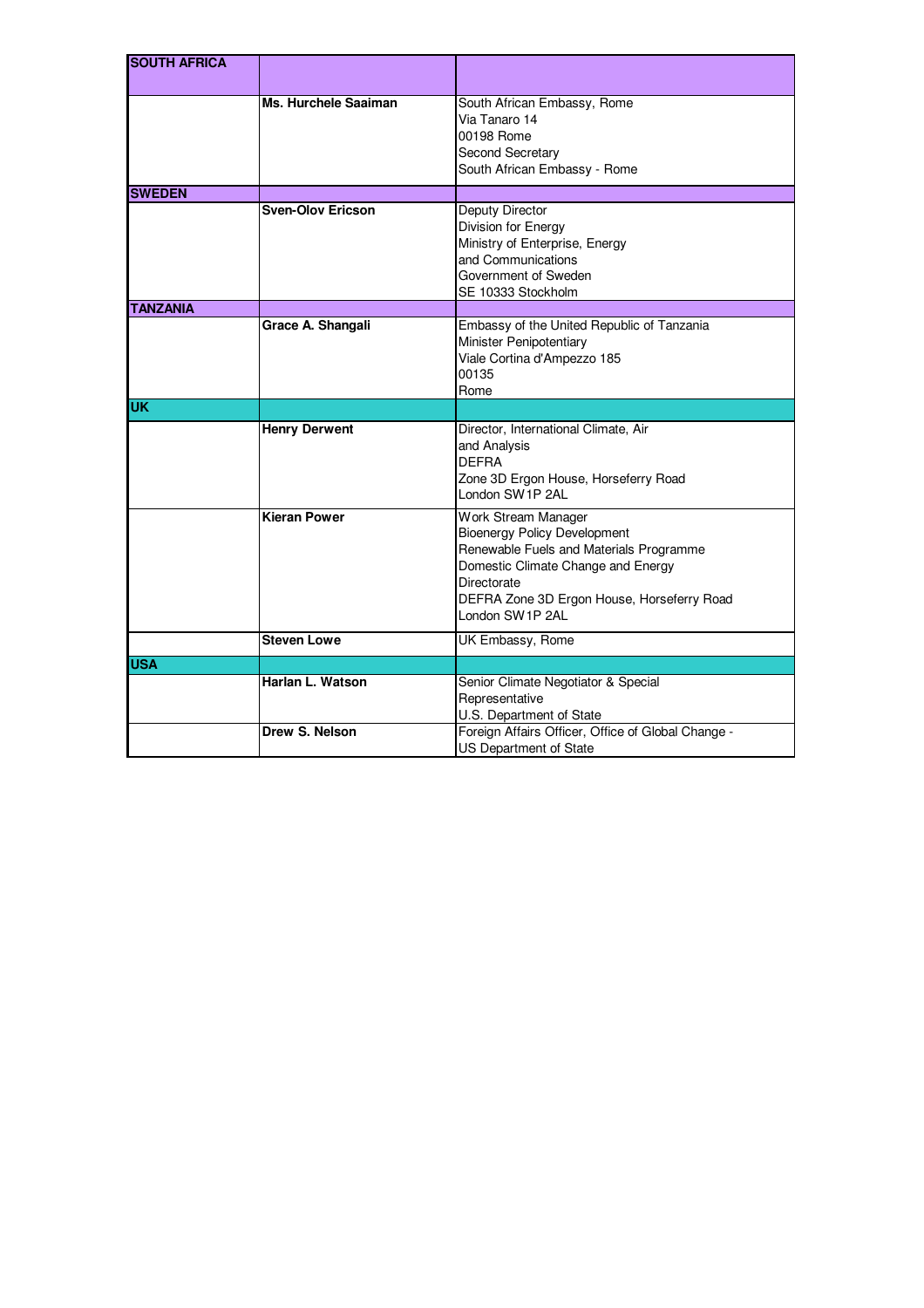| <b>FAO</b>           |                             |                                                     |
|----------------------|-----------------------------|-----------------------------------------------------|
|                      | Alexander J. Müller         | <b>Assistant Director General</b>                   |
|                      |                             | Natural Resources Management                        |
|                      |                             | and Environment Dept.                               |
|                      |                             | FAO Headquarters, Rome                              |
|                      |                             |                                                     |
|                      | Jeffrey B. Tschirley        | Chief, Environment and Natural                      |
|                      |                             | Resources Service                                   |
|                      |                             | FAO headquarters, Rome                              |
|                      | Eric Kueneman               | Chief                                               |
|                      | <b>Andreas Van Brandt</b>   | Project Coordinator, Environment                    |
|                      |                             | and Natural Resources Service                       |
| <b>EUROPEAN</b>      |                             |                                                     |
| <b>COMMISSION</b>    |                             |                                                     |
|                      | <b>Ewout Deurwaarder</b>    | European Commission                                 |
|                      |                             |                                                     |
| <b>EUBIA</b>         |                             |                                                     |
|                      | Giuliano Grassi             | Secretary General                                   |
|                      |                             | European Biomass Ind. Association                   |
|                      | Angela Grassi               | <b>ETA Renewable Energies</b>                       |
|                      |                             | International Projects Division/ Divisione progetti |
|                      |                             |                                                     |
|                      | Stéphane Sénéchal           | Project manager - EUBIA -                           |
|                      |                             |                                                     |
| <b>IEA</b>           |                             |                                                     |
|                      | <b>Neil Hirst</b>           | Director IEA Office for Energy Technology and R&D   |
|                      |                             | 9. Rue de la Fédération                             |
|                      |                             | 75739 Paris Cedex 15                                |
|                      |                             | Paris, France                                       |
|                      |                             |                                                     |
|                      | <b>Paolo Frankl</b>         | Head of Renewable Energy Unit                       |
|                      |                             | Rue de la Fédération                                |
|                      |                             | 75739 Paris Cedex 15                                |
|                      |                             | France                                              |
| <b>UNCTAD</b>        |                             |                                                     |
|                      | Simonetta Zarrilli          |                                                     |
|                      |                             | Legal Officer                                       |
|                      |                             | Division on International Trade and Commodities     |
|                      |                             | Palais des Nations,                                 |
|                      |                             | CH-1211, Geneva 10                                  |
|                      |                             | Switzerland                                         |
|                      |                             |                                                     |
| <b>UNIDO</b>         |                             |                                                     |
|                      | <b>Stanislav Miertus</b>    | Area Director                                       |
|                      |                             | Pure and Applied Chemistry                          |
|                      |                             | <b>ICS-UNIDO</b>                                    |
|                      |                             |                                                     |
|                      |                             | <b>AREA Science Park</b>                            |
|                      |                             | Padriciano, 99, 34012, Trieste, Italy               |
| <b>UN FOUNDATION</b> |                             |                                                     |
|                      | <b>Manfredi Caltagirone</b> | <b>UN Foundation</b>                                |
|                      |                             | <b>Research Fellow</b>                              |
|                      |                             | 1800 Massachusetts Avenue, NW Suite 400             |
|                      |                             |                                                     |
|                      | <b>Janet Hall</b>           | Senior Policy Advisor                               |
|                      |                             | United Nations Foundation                           |
|                      |                             | 1800 Massachusetts Avenue NW                        |
|                      | <b>Caroline Maloney</b>     | <b>Associate Director</b>                           |
|                      |                             | International Bioenergy Initiative                  |
|                      |                             |                                                     |
|                      |                             | United Nations Foundation                           |
|                      | Dulce Meldau                | Advisor to UN Foundation                            |